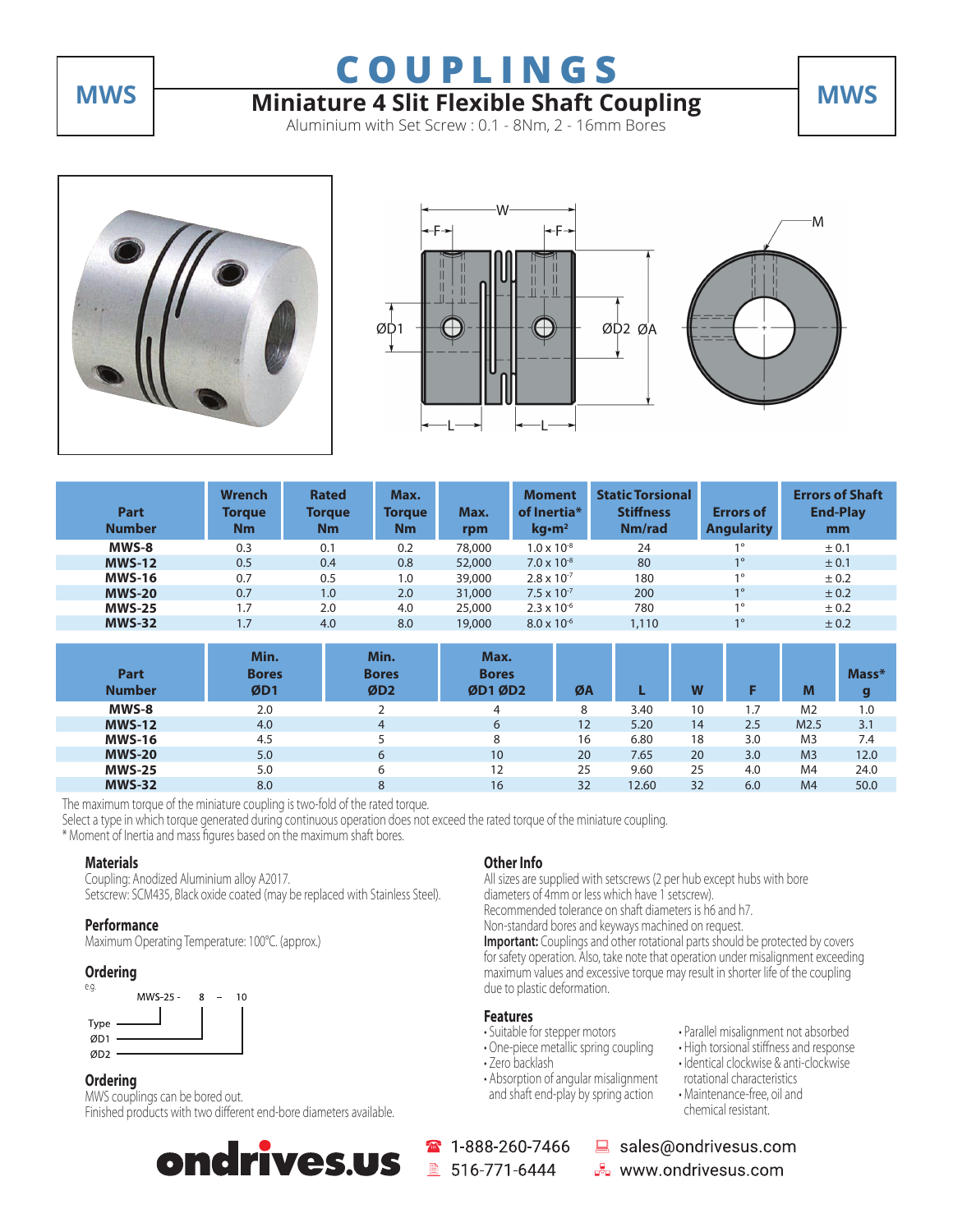

# **MWSS Miniature 4 Slit Flexible Shaft Coupling MWSS**

Stainless Steel with Set Screw : 0.2 - 7Nm, 2 - 16mm Bores







| Part<br><b>Number</b> | <b>Wrench</b><br><b>Torque</b><br><b>Nm</b> | <b>Rated</b><br>Torque<br><b>Nm</b> | Max.<br>Torque<br>Nm | Max.<br>rpm | <b>Moment</b><br>of Inertia*<br>$\text{kg}\cdot\text{m}^2$ | <b>Static Torsional</b><br><b>Stiffness</b><br>Nm/rad | <b>Errors of</b><br><b>Angularity</b> | <b>Errors of Shaft</b><br><b>End-Play</b><br>mm |
|-----------------------|---------------------------------------------|-------------------------------------|----------------------|-------------|------------------------------------------------------------|-------------------------------------------------------|---------------------------------------|-------------------------------------------------|
| <b>MWSS-8</b>         | 0.3                                         | 0.2                                 | 0.4                  | 78,000      | $2.4 \times 10^{-8}$                                       | 49                                                    | 10                                    | ± 0.1                                           |
| <b>MWSS-12</b>        | 0.5                                         | 0.3                                 | 0.6                  | 52,000      | $1.8 \times 10^{-7}$                                       | 140                                                   | 10                                    | ± 0.1                                           |
| <b>MWSS-16</b>        | 0.7                                         | 0.5                                 | 1.0                  | 39,000      | $7.2 \times 10^{-7}$                                       | 240                                                   | 10                                    | ± 0.1                                           |
| <b>MWSS-20</b>        | 0.7                                         | 1.0                                 | 2.0                  | 31,000      | $2.0 \times 10^{-6}$                                       | 330                                                   | 10                                    | ± 0.1                                           |
| <b>MWSS-25</b>        | 1.7                                         | 2.0                                 | 4.0                  | 25,000      | $6.1 \times 10^{-6}$                                       | 720                                                   | 10                                    | ± 0.2                                           |
| <b>MWSS-32</b>        | 1.7                                         | 3.5                                 | 7.0                  | 19,000      | $2.1 \times 10^{-5}$                                       | 1,300                                                 | 10                                    | ± 0.2                                           |

| Part<br><b>Number</b> | Min.<br><b>Bores</b><br>ØD1 | Min.<br><b>Bores</b><br>ØD2 | Max.<br><b>Bores</b><br>ØD1 ØD2 | ØA |       | W  |     | M                | $Mass*$<br>g |
|-----------------------|-----------------------------|-----------------------------|---------------------------------|----|-------|----|-----|------------------|--------------|
| MWSS-8                | 2.0                         |                             | 4                               | 8  | 3.40  | 10 | ۱.7 | M <sub>2</sub>   | 2.7          |
| <b>MWSS-12</b>        | 4.0                         | 4                           | 6                               | 12 | 5.20  | 14 | 2.5 | M <sub>2.5</sub> | 7.8          |
| <b>MWSS-16</b>        | 5.0                         |                             | 8                               | 16 | 6.80  | 18 | 3.0 | M <sub>3</sub>   | 18.0         |
| <b>MWSS-20</b>        | 5.0                         | 6                           | 10                              | 20 | 7.65  | 20 | 3.0 | M <sub>3</sub>   | 32.0         |
| <b>MWSS-25</b>        | 5.0                         | 6                           | 12                              | 25 | 9.60  | 25 | 4.0 | M <sub>4</sub>   | 63.0         |
| <b>MWSS-32</b>        | 8.0                         | 8                           | 16                              | 32 | 12.60 | 32 | 6.0 | M <sub>4</sub>   | 130.0        |

The maximum torque of the miniature coupling is two-fold of the rated torque.

Select a type in which torque generated during continuous operation does not exceed the rated torque of the miniature coupling. \* Moment of Inertia and mass figures based on the maximum shaft bores.

### **Materials**

Coupling: Stainless Steel (SUS303). Setscrew: Stainless Steel (SUSXM7).

### **Performance**

Maximum Operating Temperature: 100°C. (approx.)

### **Ordering**



## **Ordering**

### MWSS couplings can be bored out.

Finished products with two different end-bore diameters available. Clean washed SUS304 Stainless Steel for special environment use available, P.O.A.

### **Other Info**

All sizes are supplied with setscrews (2 per hub except hubs with bore diameters of 4mm or less which have 1 setscrew). Recommended tolerance on shaft diameters is h6 and h7.

Non-standard bores and keyways machined on request.

**Important:** Couplings and other rotational parts should be protected by covers for safety operation. Also, take note that operation under misalignment exceeding maximum values and excessive torque may result in shorter life of the coupling due to plastic deformation.

### **Features**

2 1-888-260-7466

■ 516-771-6444

- Suitable for stepper motors
- One-piece metallic spring coupling
- Zero backlash
- Absorption of angular misalignment and shaft end-play by spring action

 rotational characteristics • Maintenance-free, oil and chemical resistant.

sales@ondrivesus.com

■■ www.ondrivesus.com

• Parallel misalignment not absorbed • High torsional stiffness and response • Identical clockwise & anti-clockwise

ndrives.us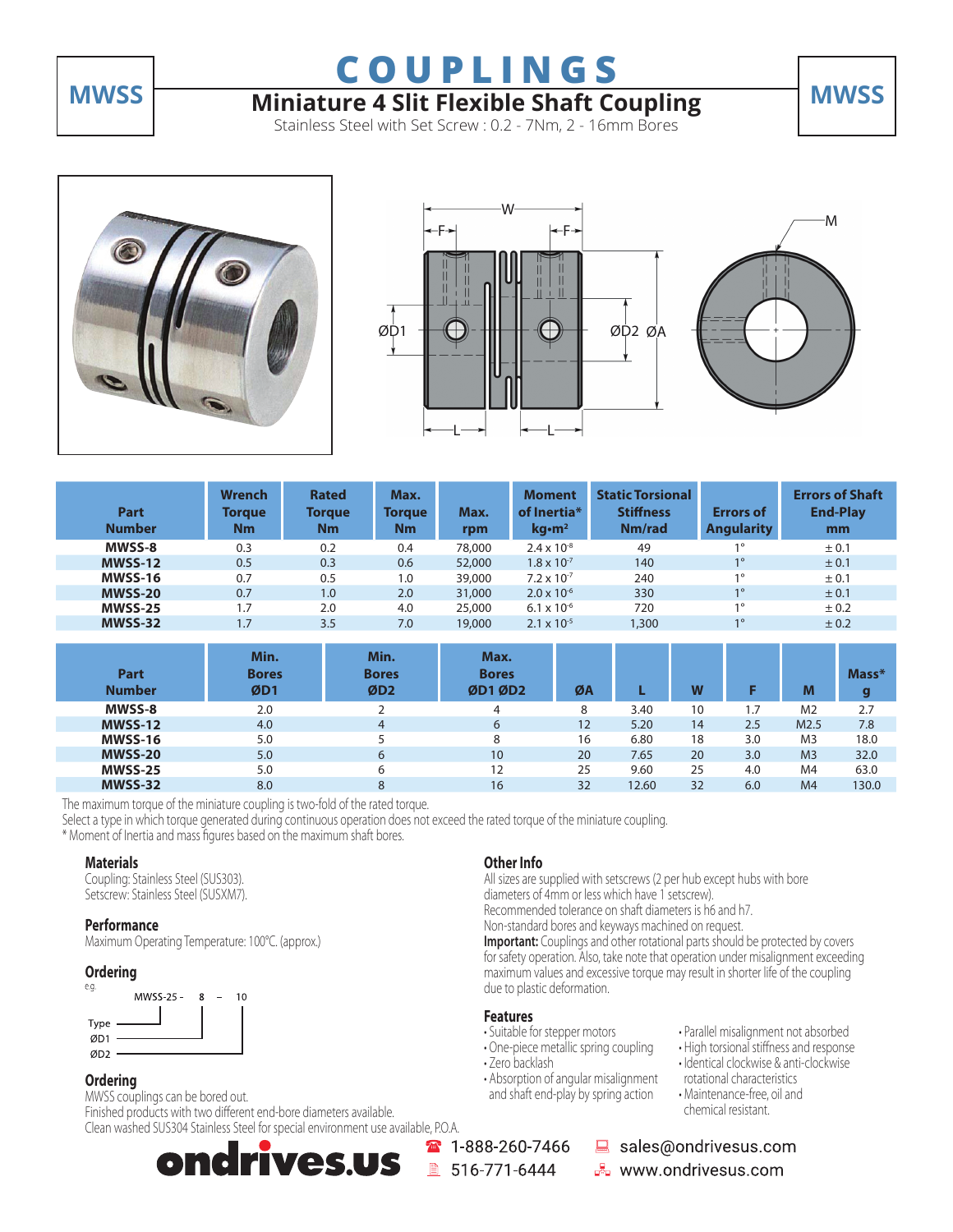

# **MWS-C Miniature 4 Slit Flexible Shaft Coupling MWS-C**

Aluminium Clamp Fixing : 0.4 - 8Nm, 4 - 14mm Bores







| <b>Part</b><br><b>Number</b> | <b>Wrench</b><br><b>Torque</b><br>Nm | <b>Rated</b><br><b>Torque</b><br>Nm | Max.<br><b>Torque</b><br>Nm | Max.<br>rpm                     | <b>Moment</b><br>of Inertia*<br>kg·m <sup>2</sup> |       | <b>Static Torsional</b><br><b>Stiffness</b><br>Nm/rad | <b>Errors of</b><br><b>Angularity</b> |                  | <b>Errors of Shaft</b><br><b>End-Play</b><br>mm |
|------------------------------|--------------------------------------|-------------------------------------|-----------------------------|---------------------------------|---------------------------------------------------|-------|-------------------------------------------------------|---------------------------------------|------------------|-------------------------------------------------|
| <b>MWS-12C</b>               | 0.5                                  | 0.4                                 | 0.8                         | 52,000                          | $6.4 \times 10^{-8}$                              |       | 80                                                    | $1^{\circ}$                           | ± 0.1            |                                                 |
| <b>MWS-16C</b>               | 1.0                                  | 0.5                                 | 1.0                         | 39,000                          | $2.9 \times 10^{-7}$                              |       | 180                                                   | $1^{\circ}$                           |                  | ± 0.2                                           |
| <b>MWS-20C</b>               | 1.0                                  | 1.0                                 | 2.0                         | 31,000                          | $7.5 \times 10^{-7}$                              |       | $1^{\circ}$<br>200                                    |                                       |                  | ± 0.2                                           |
| <b>MWS-25C</b>               | 1.5                                  | 2.0                                 | 4.0                         | 25,000                          | $2.3 \times 10^{-6}$                              |       | $1^{\circ}$<br>± 0.2<br>780                           |                                       |                  |                                                 |
| <b>MWS-32C</b>               | 2.5                                  | 4.0                                 | 8.0                         | 19,000                          | $8.1 \times 10^{-6}$                              |       | 1,100                                                 | $1^{\circ}$                           | ± 0.2            |                                                 |
| <b>Part</b><br><b>Number</b> | Min.<br><b>Bores</b><br>ØD1          | Min.<br><b>Bores</b><br>ØD2         |                             | Max.<br><b>Bores</b><br>ØD1 ØD2 | ØA                                                |       | W                                                     | F<br>G                                | M                | Mass*<br>g                                      |
| <b>MWS-12C</b>               | 4.0                                  | 4                                   |                             | 5                               | 12                                                | 5.20  | 14                                                    | 2.6<br>4.0                            | M <sub>2</sub>   | 3                                               |
| <b>MWS-16C</b>               | 4.5                                  | 5                                   |                             | 6                               | 16                                                | 6.80  | 18                                                    | 3.4<br>5.0                            | M2.5             | 8                                               |
| <b>MWS-20C</b>               | 5.0                                  | 6                                   |                             | 8                               | 20                                                | 7.65  | 20                                                    | 3.8<br>6.5                            | M <sub>2.5</sub> | 13                                              |
| <b>MWS-25C</b>               | 5.0                                  | 6                                   |                             | 10                              | 25                                                | 9.60  | 25                                                    | 9.0<br>4.8                            | M <sub>3</sub>   | 25                                              |
| <b>MWS-32C</b>               | 8.0                                  | 8                                   |                             | 14                              | 32                                                | 12.60 | 32                                                    | 6.3<br>11.0                           | M4               | 53                                              |

The maximum torque of the miniature coupling is two-fold of the rated torque.

Select a type in which torque generated during continuous operation does not exceed the rated torque of the miniature coupling.

\* Moment of Inertia and mass figures based on the maximum shaft bores.

### **Materials**

Coupling: Anodized Aluminium alloy A2017. Setscrew: SCM435, Black oxide coated (may be replaced with Stainless Steel).

### **Performance**

Maximum Operating Temperature: 100°C. (approx.)

### **Ordering**



### **Ordering**

MWSS couplings can be bored out. Finished products with two different end-bore diameters available. **Other Info** All sizes are supplied with setscrews (2 per hub except hubs with bore

diameters of 4mm or less which have 1 setscrew). Recommended tolerance on shaft diameters is h6 and h7.

Non-standard bores and keyways machined on request.

**Important:** Couplings and other rotational parts should be protected by covers for safety operation. Also, take note that operation under misalignment exceeding maximum values and excessive torque may result in shorter life of the coupling due to plastic deformation.

#### **Features**

- Suitable for stepper motors
- One-piece metallic spring coupling
- Zero backlash
- Absorption of angular misalignment and shaft end-play by spring action
- Parallel misalignment not absorbed
	- High torsional stiffness and response
	- Identical clockwise & anti-clockwise rotational characteristics
	- Maintenance-free, oil and chemical resistant.



288-260-7466 ■ 516-771-6444

sales@ondrivesus.com ■■ www.ondrivesus.com